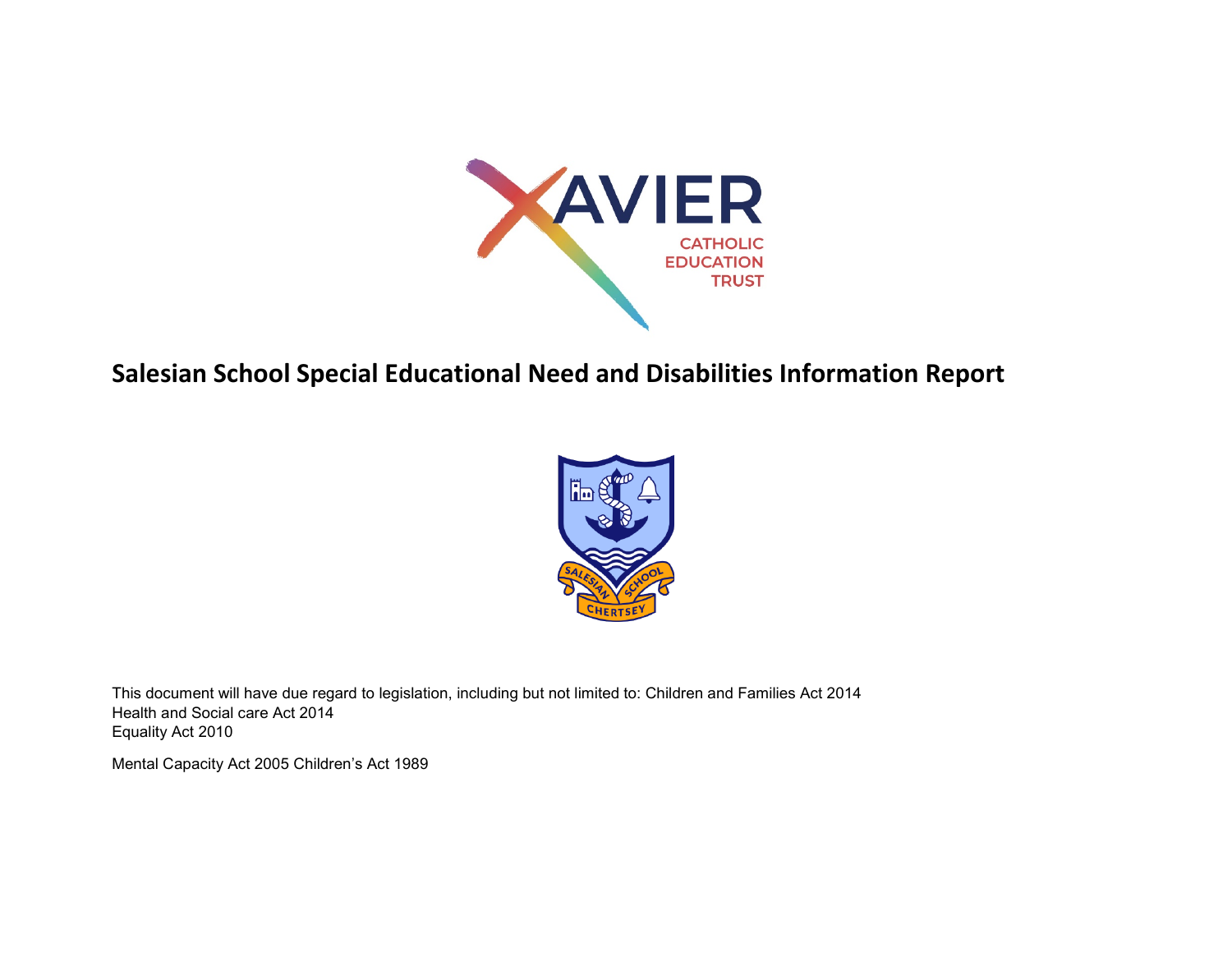This policy will take into account statutory and non-statutory related guidance, including, but not limited to: SEN Code of Practice 0-25 (2014) Supporting Children with Medical Conditions Keeping Children Safe in Education

Working together to Safeguard Children.

For the purposes of this report the terms "Disability" and "Special Educational Needs" are as defined in the Acts.

October 2021

|   | <b>Salesian School</b><br>Questions                                                                                                                                                    | Salesian School is a Mainstream Co-educational Catholic Secondary<br>Comprehensive School. Salesian School educates children within the<br>mainstream whilst meeting their Special Educational Needs and disabilities as<br>outlined below;<br>Salesian School is also proud to have the NAS Cullum Centre one of four<br>specialist ASD resources based in Surrey.                                                                                                                                                                                                                                                                                                                                                 |
|---|----------------------------------------------------------------------------------------------------------------------------------------------------------------------------------------|---------------------------------------------------------------------------------------------------------------------------------------------------------------------------------------------------------------------------------------------------------------------------------------------------------------------------------------------------------------------------------------------------------------------------------------------------------------------------------------------------------------------------------------------------------------------------------------------------------------------------------------------------------------------------------------------------------------------|
|   |                                                                                                                                                                                        | <b>School Response</b>                                                                                                                                                                                                                                                                                                                                                                                                                                                                                                                                                                                                                                                                                              |
|   |                                                                                                                                                                                        |                                                                                                                                                                                                                                                                                                                                                                                                                                                                                                                                                                                                                                                                                                                     |
|   | <b>How does Salesian</b><br>School know if young<br>people need extra help<br>and what should I do if<br>I think my child may<br>have special<br>educational needs or a<br>disability? | The progress of all students is monitored regularly through half termly<br>assessment by Tutors, Subject Teachers, Heads of Departments and the<br>Leadership Team so that when a student is not making expected progress in a<br>particular area of learning the school can identify the need for additional support.<br>This will then be discussed with parents/carers and the student concerned.<br>If parents/carers have concerns about the progress or attainment of their child<br>they should in the first instance make an appointment to speak to the Form<br>Tutor/class teacher to discuss their concerns or alternatively they can speak to<br>our Special Needs and Disability Coordinator (SENDCo). |
| 2 | <b>How will Salesian</b><br><b>School staff support</b><br>my child?                                                                                                                   | When the school identifies the need for additional support to enable a student to<br>make expected progress the parents/carers will be invited to a meeting at the<br>school with the SENDCo to discuss a plan of support.                                                                                                                                                                                                                                                                                                                                                                                                                                                                                          |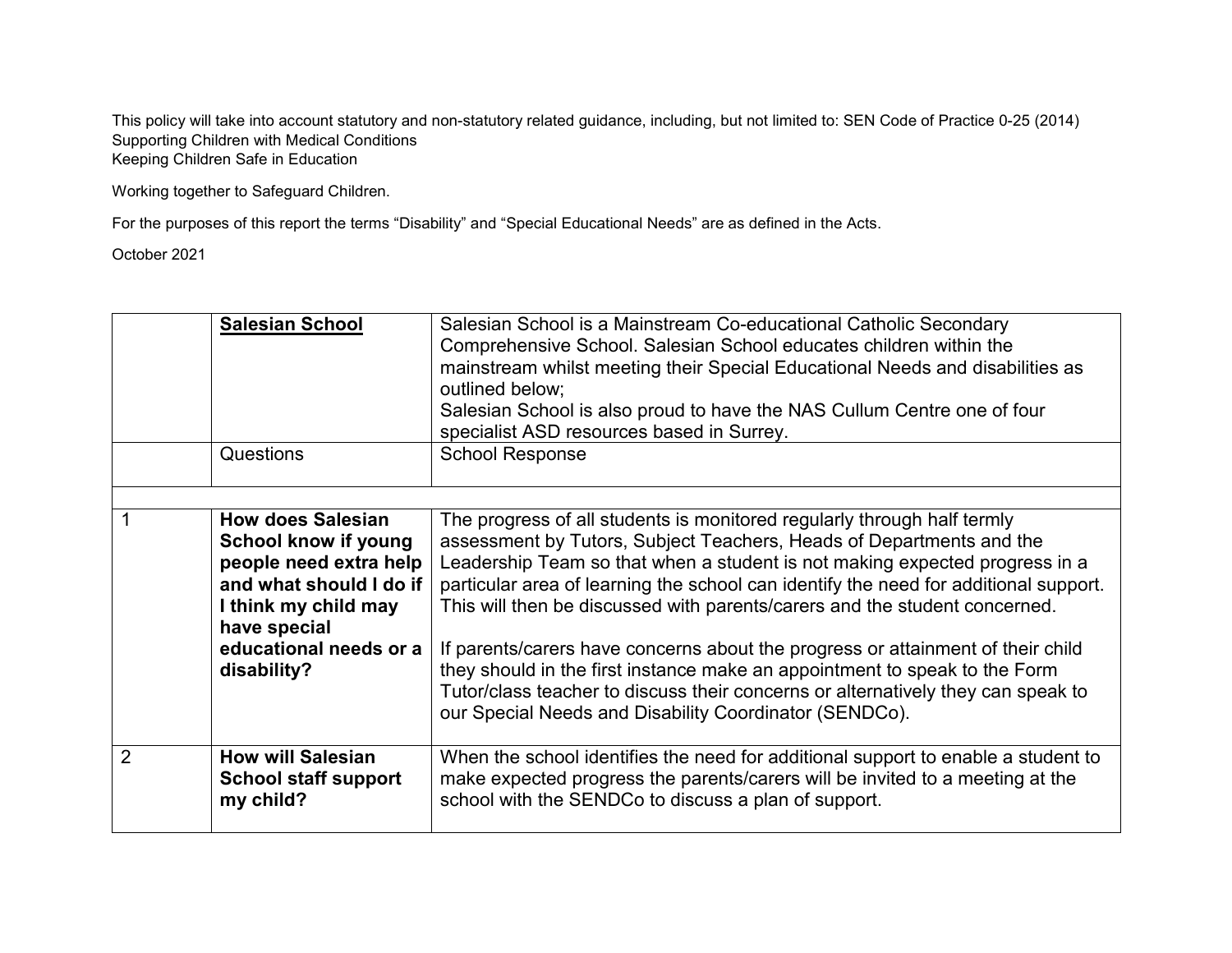|                |                                                                                         | This individual provision plan will detail what sort of provision is in place, what<br>outcome is expected, who is providing it and for how long.                                                                                                                                                                                                                                                  |
|----------------|-----------------------------------------------------------------------------------------|----------------------------------------------------------------------------------------------------------------------------------------------------------------------------------------------------------------------------------------------------------------------------------------------------------------------------------------------------------------------------------------------------|
|                |                                                                                         | The child is expected to also take part in their planning and their view is central to<br>the discussion.                                                                                                                                                                                                                                                                                          |
|                |                                                                                         | Our School Provision Map shows the range of interventions in place in our school<br>which will be used where we identify students who will benefit from these<br>interventions.                                                                                                                                                                                                                    |
|                |                                                                                         | All the intervention programmes we use are evidence based and known to<br>support students to make increased progress. We will monitor the progress of all<br>students receiving additional support to ensure that the provision we have put in<br>place is having the impact we are expecting through half termly assessment and<br>reporting and at the end of each intervention if appropriate. |
|                |                                                                                         | Governors are responsible for monitoring the effectiveness of the provision in<br>place for students identified with SEND and they will receive a report from the<br>SENDCo on the progress of students with SEND.                                                                                                                                                                                 |
|                |                                                                                         | The child discusses with the SENDCo what they feel are their needs and how<br>this impacts on them accessing the curriculum.                                                                                                                                                                                                                                                                       |
| 3              | How will the<br>curriculum be<br>matched to my child's<br>needs?                        | All teachers are provided with information on the needs of individual pupils so<br>that they can plan the learning within our curriculum to ensure that all students<br>are able to make progress. If, for example, a student has Speech, Language and<br>Communication Needs teachers will use simplified language and pictures to<br>support them to understand new vocabulary.                  |
| $\overline{4}$ | How will both you and<br>I know how my child is<br>doing and how will<br>you help me to | Parents/carers will be contacted to discuss progression and if any further support<br>is required. Contact will be made at the end of each half termly intervention. This<br>support the parents/carers in knowing how they can help their child at home.                                                                                                                                          |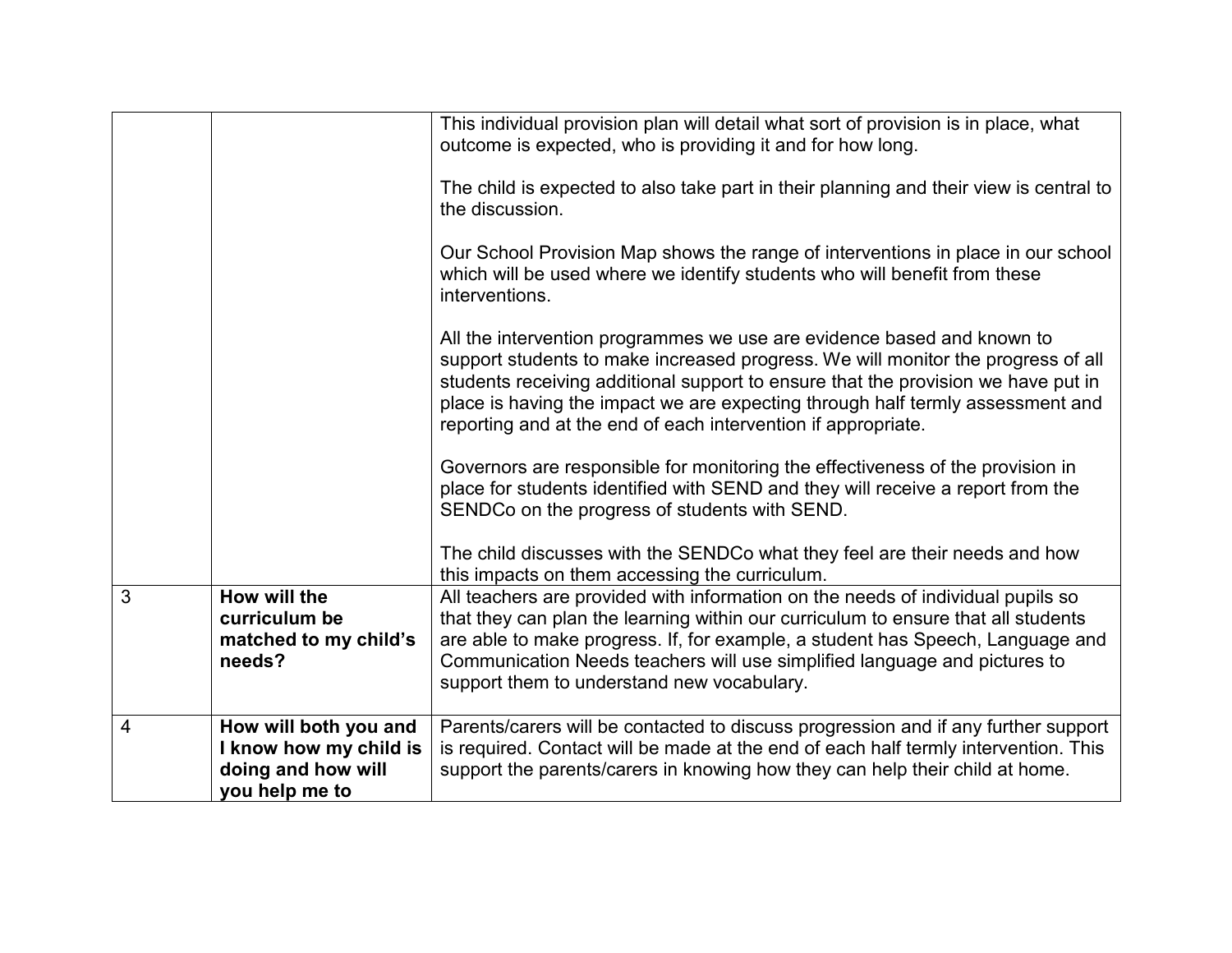|   | support my child's<br>learning?                                     | During this discussion we will share the progress your child is making and share<br>ideas about how we can together help them to do even better. The child will be<br>required to attend and share their views on their experience and forward<br>planning. |
|---|---------------------------------------------------------------------|-------------------------------------------------------------------------------------------------------------------------------------------------------------------------------------------------------------------------------------------------------------|
| 5 | What support will<br>there be for my child's<br>overall well-being? | All students are supported with their social and emotional development through<br>the curriculum.<br>Students with identified SEND are mentored regularly by members of the SEN                                                                             |
|   |                                                                     | team with all students with an EHCP having an allocated key worker.                                                                                                                                                                                         |
|   |                                                                     | Students with SEND are invited to come to a safe space at break and<br>lunchtimes.                                                                                                                                                                          |
|   |                                                                     | Students with SEND are invited to attend a Homework Club Monday to Thursday<br>where support is available to help them.                                                                                                                                     |
|   |                                                                     | Small groups are offered to develop self-esteem and social confidence.                                                                                                                                                                                      |
|   |                                                                     | Attendance is closely monitored on a daily basis and monitored through regular<br>meetings with Heads of Year and SEND team.                                                                                                                                |
|   |                                                                     | Salesian School operates a robust Behaviour Policy.                                                                                                                                                                                                         |
|   |                                                                     | Support is offered through pupil passports to minimise exclusion and maximise<br>individual class teacher understanding of individual students special educational<br>needs.                                                                                |
|   |                                                                     | Children are supported in asking for help should they need it.                                                                                                                                                                                              |
|   |                                                                     | The students are actively encourage to report any incidents of bullying or<br>perceived bullying to any member of staff or via email contact. We also have the                                                                                              |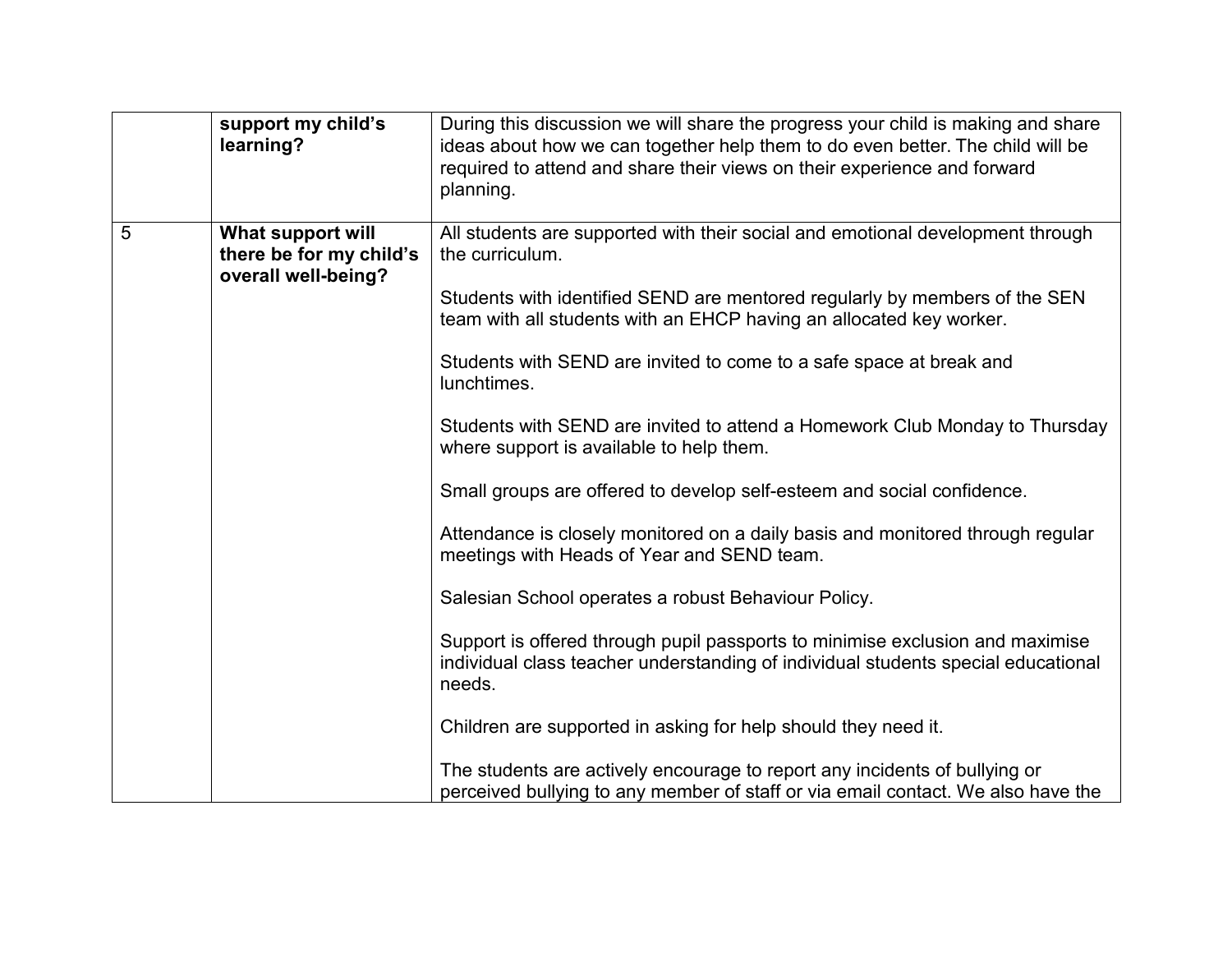|   |                                                                                                            | Change4me email address where students receive regular tips to support their<br>wellbeing and to encourage reporting of issues.<br>Salesian School also offers wellbeing drop in sessions with our chaplaincy team<br>and Head of Student Wellbeing.                                                                                                                                                                                                                                                                                                                                                                                                                                                                                                                                                                                                                                                                                                                                                                                                                                |
|---|------------------------------------------------------------------------------------------------------------|-------------------------------------------------------------------------------------------------------------------------------------------------------------------------------------------------------------------------------------------------------------------------------------------------------------------------------------------------------------------------------------------------------------------------------------------------------------------------------------------------------------------------------------------------------------------------------------------------------------------------------------------------------------------------------------------------------------------------------------------------------------------------------------------------------------------------------------------------------------------------------------------------------------------------------------------------------------------------------------------------------------------------------------------------------------------------------------|
| 6 | <b>What specialist</b><br>services and expertise<br>are available at or<br>accessed by Salesian<br>School? | Salesian School has a number of internal staff who work alongside the SEND<br>team to offer expertise and support these include;<br><b>Trained ELSA's</b><br>$\bullet$<br>Trained ELKLAN LSA's<br>$\bullet$<br>Level 1 AET trained staff (Autism Education Trust)<br>The Xavier Multi Academy Trust provides additional staff who can come into<br>school and support your child, these include;<br><b>Educational Psychologist</b><br><b>SEND Lead Advisor</b><br><b>Safeguarding Lead Advisor</b><br>External advisors may also come into School to work alongside the SEND team<br>from Surrey LEA these currently include;<br>Language and Learning Support Advisory Teacher<br><b>Behaviour Support Advisory Teacher</b><br><b>Hearing Impaired Advisory Teacher</b><br><b>Visually Impaired Advisory Teacher</b><br><b>REMA support teachers</b><br><b>Educational Psychologist</b><br>School also sources external support from;<br>$\bullet$<br><b>ASD Outreach Service</b><br>Referrals to CAMHS (Child and Adolescent Mental Health Service)<br><b>ADHD Nurse Advisor</b> |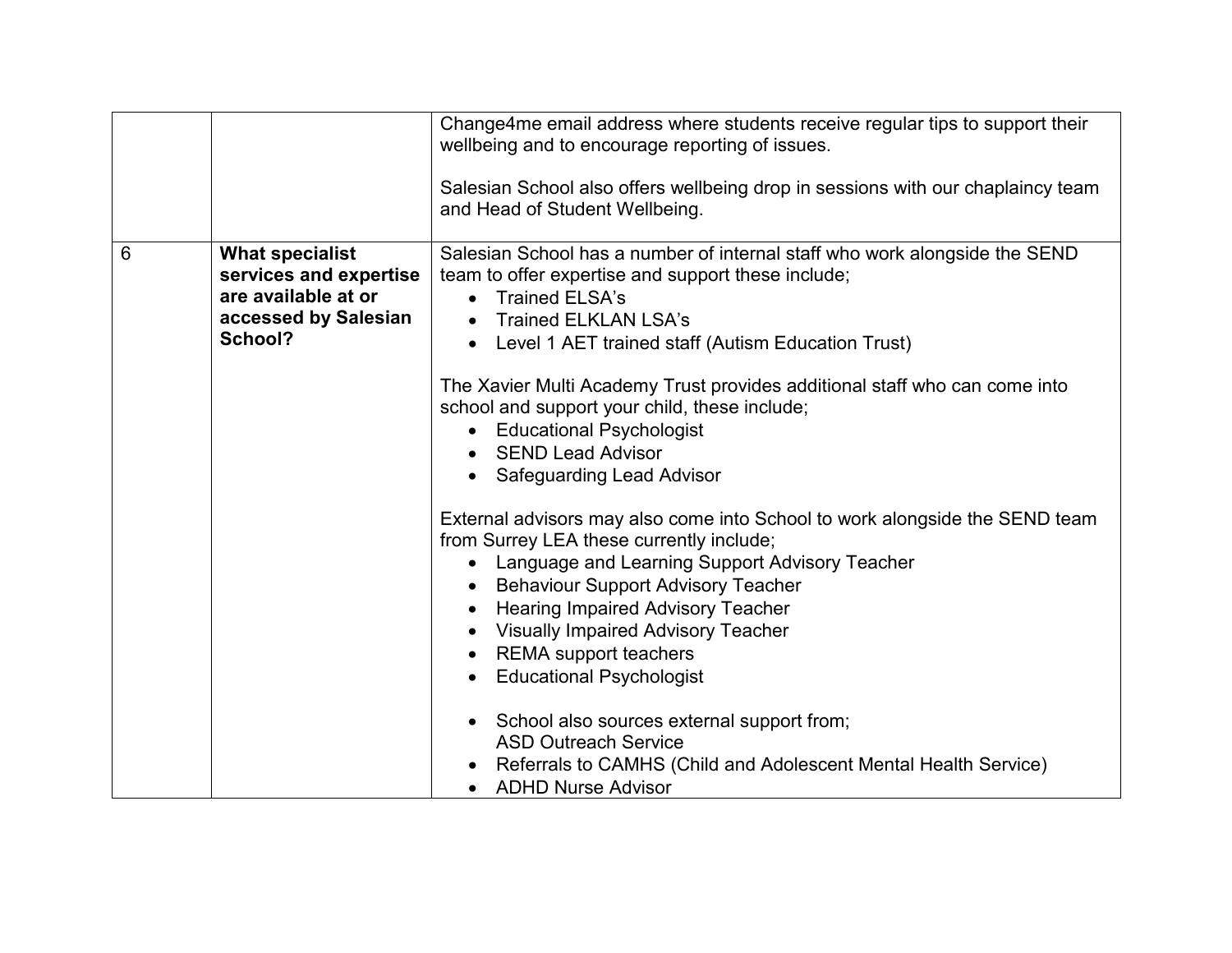|   |                                                                                                                       | • School Nurse                                                                                                                                                                                                                                                                                                                                                                                                                                                                                                                                                                                                                            |
|---|-----------------------------------------------------------------------------------------------------------------------|-------------------------------------------------------------------------------------------------------------------------------------------------------------------------------------------------------------------------------------------------------------------------------------------------------------------------------------------------------------------------------------------------------------------------------------------------------------------------------------------------------------------------------------------------------------------------------------------------------------------------------------------|
| 7 | What training are the<br>staff supporting<br>children and young<br>people with SEND had<br>or are having?             | The SENDCo's and LSA's regularly receive training both in the school and<br>through the Xavier CET.<br>The LSA's are fully trained in the MITA principles to best support children<br>learning in the classroom.<br>LSA's have additional training in all areas of SEND and this training is decided<br>based on the needs of the young people that attend Salesian School to ensure<br>we can meet the particular need as it evolves.                                                                                                                                                                                                    |
| 8 | How will my<br>child/young person be<br>included in activities<br>outside the classroom<br>including school<br>trips? | All students are invited on all activities and school trips; this can involve support<br>from an LSA, or additional member of staff.<br>Parents with additional concerns may be invited in to discuss this with staff and<br>other professionals. Action plans for the trip and an individual Risk Assessment<br>may also be written with the parent's support.                                                                                                                                                                                                                                                                           |
| 9 | How Accessible is the<br>school environment?                                                                          | Salesian School is a large secondary school with a range of subject specialist<br>accessible classrooms.<br>Disabled toilets are available and located in the main school near Reception.<br>External steps have high contrast on stairs throughout the school and hand rails<br>at various points around the site too.<br>All correspondence is conducted in English, however every effort is made to use<br>staff or others to translate when necessary for letters or meetings.<br>Students with SEND may be offered computer aided technology to support them<br>in lessons or activities if it promotes their learning and progress. |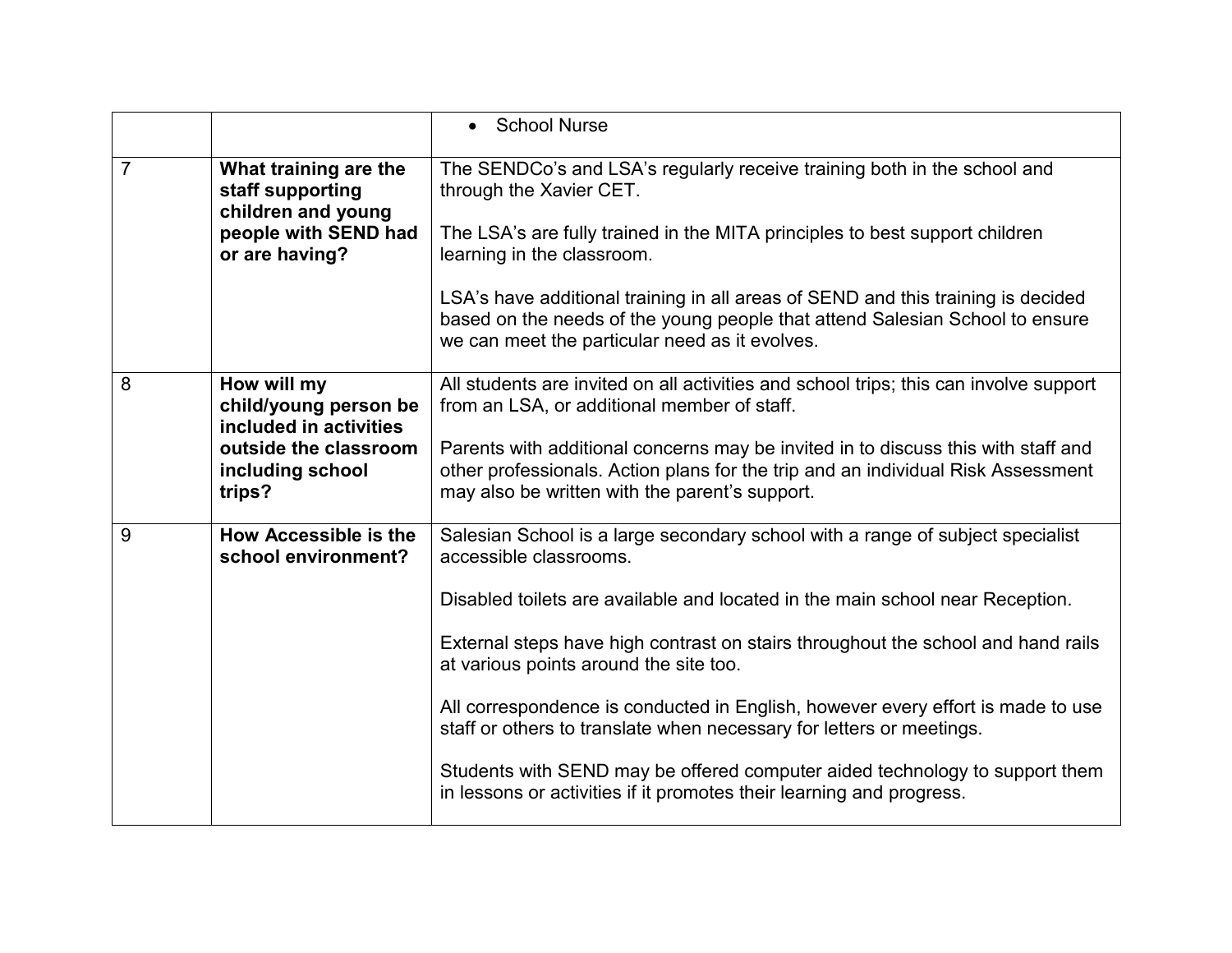|    |                          | Students with SEND are always part of the conversation around meeting their                     |
|----|--------------------------|-------------------------------------------------------------------------------------------------|
|    |                          | needs and making the learning environment                                                       |
|    |                          |                                                                                                 |
|    |                          | Additional information can be found in the Schools Accessibility Plan.                          |
| 10 | <b>How will Salesian</b> | SENDCo is available at Open Evening or during School Tours for any immediate                    |
|    | school prepare and       | questions.                                                                                      |
|    | support my child to      |                                                                                                 |
|    | join the school,         | A robust transition programme is in place including individual additional primary               |
|    | transfer to a college or | school visits for students with SEND.                                                           |
|    | the next stage of        |                                                                                                 |
|    | education and life?      | Students with SEND are fully supported throughout the transition days/afternoon<br>in July.     |
|    |                          |                                                                                                 |
|    |                          | Students with SEND are offered additional opportunities to visit the school before              |
|    |                          | transition days and join a nurture group.                                                       |
|    |                          |                                                                                                 |
|    |                          | Students with SEND benefit from Pathways Advisors who support their career                      |
|    |                          | decisions and attend review meetings throughout KS4.                                            |
|    |                          |                                                                                                 |
|    |                          | Students with additional needs may benefit from additional support from U-<br>Explore advisors. |
|    |                          |                                                                                                 |
|    |                          | Our careers team can support students with SEN with interview preparation,                      |
|    |                          | course selection and with the finding of appropriate work experience where this is              |
|    |                          | needed.                                                                                         |
|    |                          |                                                                                                 |
|    |                          | Year 6 children prepare for transition during additional sessions with their LSA or             |
|    |                          | ELSA.                                                                                           |
|    |                          |                                                                                                 |
|    |                          | Children can be accompanied to tour their new school with their LSA.                            |
|    |                          |                                                                                                 |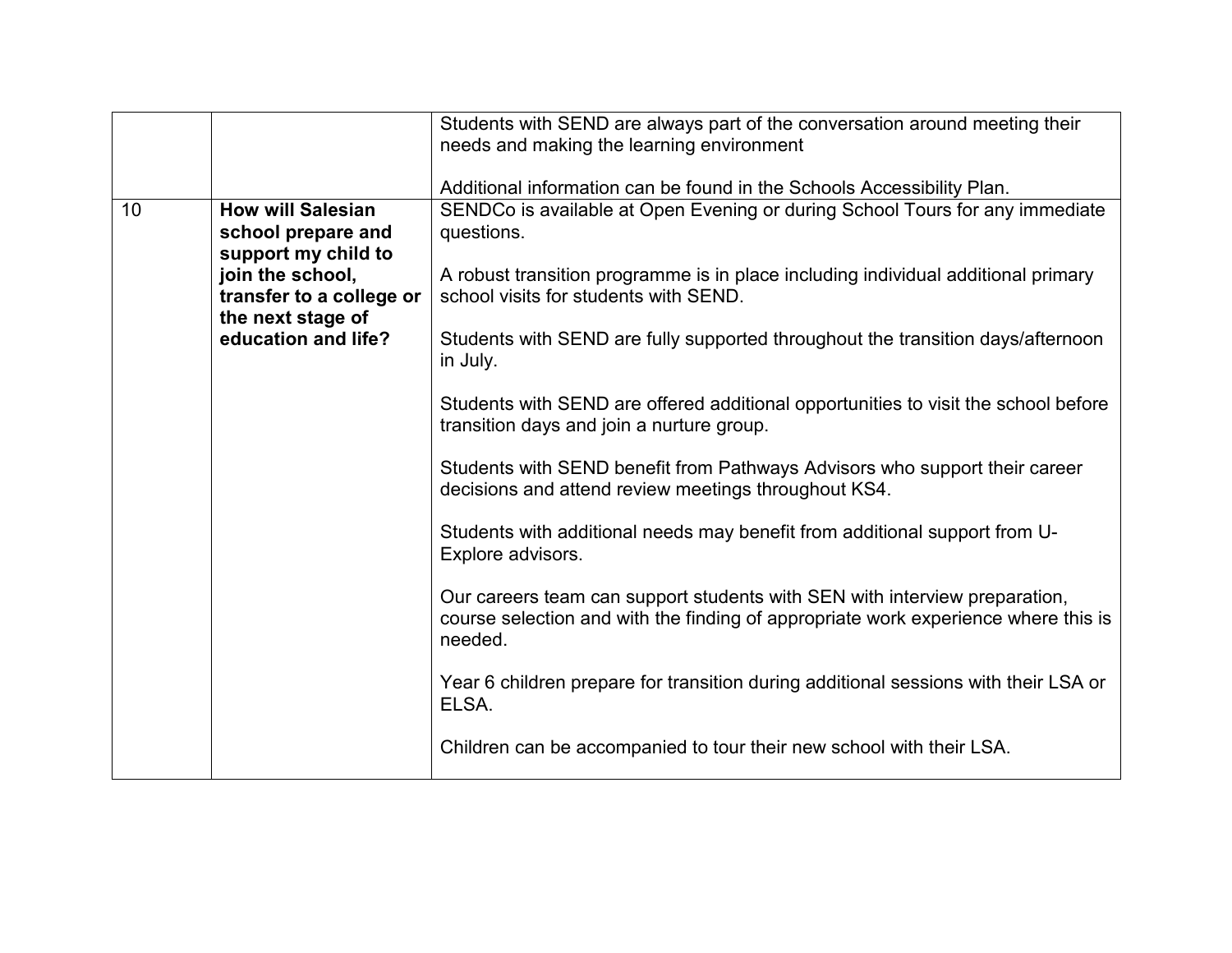|    |                                                                                                                                                     | The SENDCo's from both provisions meet early to discuss needs and smooth<br>transitions. The SENDco meets with parents to discuss needs ahead of<br>admission.                                                                                                                                                                                                                                                                                                           |
|----|-----------------------------------------------------------------------------------------------------------------------------------------------------|--------------------------------------------------------------------------------------------------------------------------------------------------------------------------------------------------------------------------------------------------------------------------------------------------------------------------------------------------------------------------------------------------------------------------------------------------------------------------|
| 11 | <b>How are the Salesian</b><br><b>School's resources</b><br>allocated and matched<br>to children's special<br>educational needs or<br>disabilities? | Children are offered an LSA support package at a level reflective of their needs<br>based on their progress.<br>A tailored package of support is carefully matched to each student's needs as<br>they evolve. This can include social support, LSA support in lessons, small group<br>withdrawal, one-to-one withdrawal and IT support.<br>Resources may be adapted to support visually impaired students and those with<br>Specific Learning Difficulties, for example. |
| 12 | How is the decision<br>made about what type<br>and how much<br>support my child will<br>receive?                                                    | Where a child is not making sufficient progress the Tutor/Teacher, Head of Year,<br>LSA's and SENDCo may feedback, make assessments and make amendments<br>to the provision as appropriate.<br>Assessment is made regularly through monitoring tests to assess impact of<br>interventions.                                                                                                                                                                               |
| 13 | How are parents<br>involved in the<br>school? How can I be<br>involved?                                                                             | Parents are invited in regularly to information evenings to discuss curriculum and<br>learning<br>Individual parent meetings to discuss individual progress throughout the year.<br>Parents are always welcome to make an appointment at a mutually convenient<br>time whenever the need should arise.<br>Parents with SEND are fully supported to engage with the school, and make use<br>of the school buildings.                                                      |